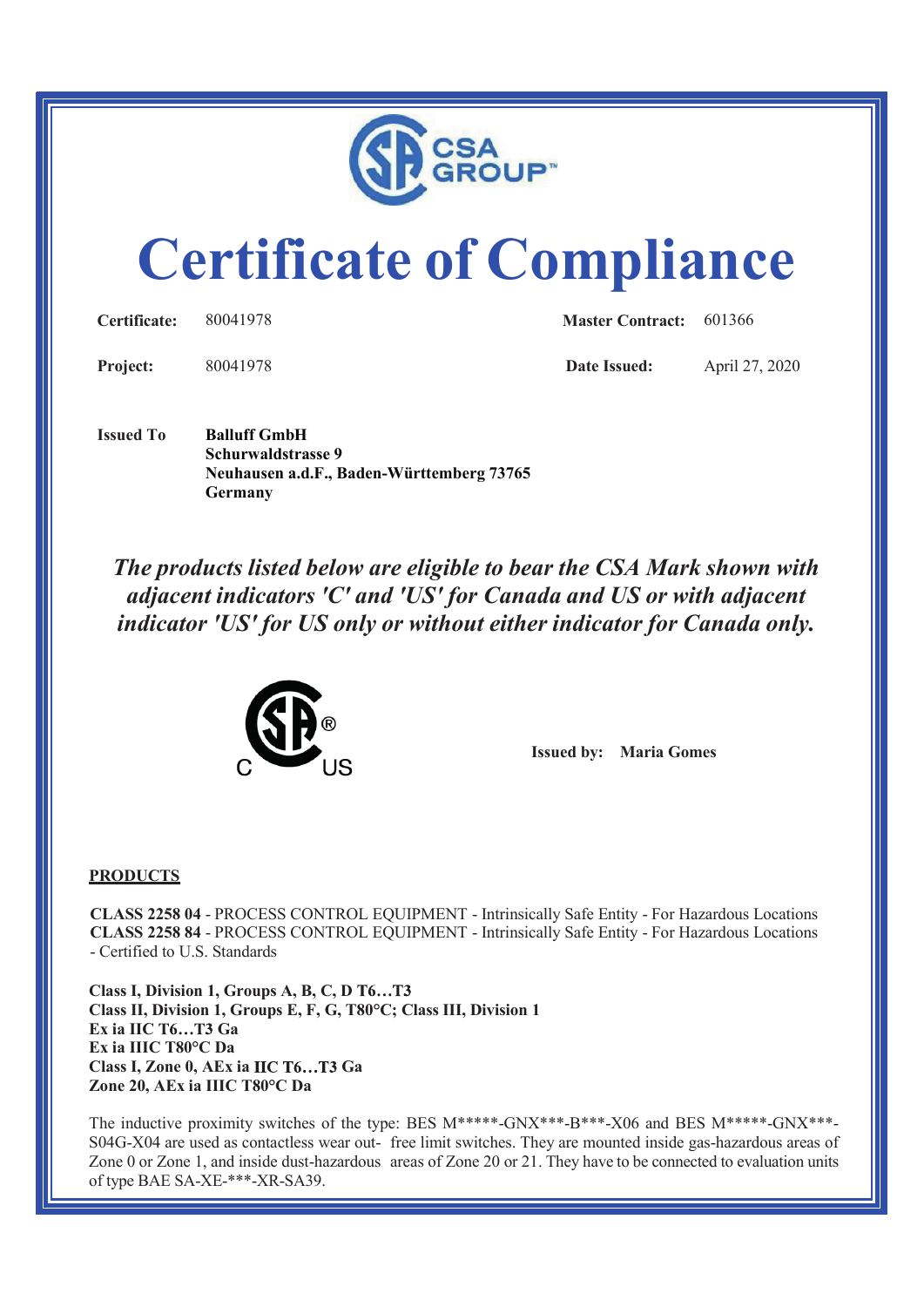

**Certificate:** 80041978 **Master Contract:** 601366 **Project:** 80041978 **Date Issued: April 27, 2020** 

### **Entity Parameters (Linear):**

Vmax/Ui = 9.6 VDC, Imax/Ii = 12.1 mA, Pmax/Pi = 29 mW, Ci = 66.2 nF, Li = 1.2 mH

#### **Thermal Data:**

-

For EPL Ga and Class I, Division 1: Ta: -20 Deg. C to +60 Deg. C; Temperature Code: T6...T3 For EPL Gb and Class I, Division 1: Ta: -25 Deg. C to +75 Deg. C; Temperature Code: T6...T3 For EPL Da and Db, and Class II/III, Division 1: Ta: -25 Deg. C to +75 Deg. C

#### **Conditions of Acceptability:**

- 1. The Instruction Manual must be consulted for technical data which are not included in the Ex-marking of the sensor (maximum values, ambient temperature ranges, manufacturer address).
- 2. For variants of device with plastic surface bigger than 400 mm<sup>2</sup> (gas) or 500 mm<sup>2</sup> (dust), the equipment shall not be installed in locations where the external conditions are conducive to the build-up of electrostatic charge on such surfaces. When indicated, periodic cleaning should be done with a damp cloth.
- 3. The device must be protected against UV light.
- 4. End-user shall ensure proper earthing of the device upon installation.

**Class I, Division 1, Groups A, B, C, D Class II, Division 1, Groups E, F, G, T145°C; Class III, Division 1 Ex ia IIC T6...T3 Ga Ex ia IIIC T145°C Da Class I, Zone 0, AEx ia IIC T6...T3 Ga Zone 20, AEx ia IIIC T145°C Da**

The inductive proximity switches of the type: BES M\*\*\*\*\*-GNX\*\*\*-BT\*\*-X05 is used as contactless wear outfree limit switch. It is mounted inside gas-hazardous areas of Zone 0 or Zone 1, and inside dust-hazardous areas of Zone 20 or 21, It has to be connected to evaluation units of type BAE SA-XE-\*\*\*-XR-SA39.

#### **Entity Parameters (Linear):**

Vmax/Ui = 9.6 VDC, Imax/Ii = 12.1 mA, Pmax/Pi = 29 mW, Ci = 66.2 nF, Li = 1.2 mH

#### **Thermal Data:**

For EPL Ga and Class I, Division 1: Ta: -20 Deg. C to +60 Deg. C; Temperature Code: T6...T3 For EPL Gb and Class I, Division 1: Ta: -25 Deg. C to +75 Deg. C; Temperature Code: T6 For EPL Gb and Class I, Division 1: Ta: -25 Deg. C to +90 Deg. C; Temperature Code: T5 For EPL Gb and Class I, Division 1: Ta: -25 Deg. C to +125 Deg. C; Temperature Code: T4 For EPL Gb and Class I, Division 1: Ta: -25 Deg. C to +140 Deg. C; Temperature Code: T3 For EPL Da and Db, and Class II/III, Division 1: Ta: -25 Deg. C to +140 Deg. C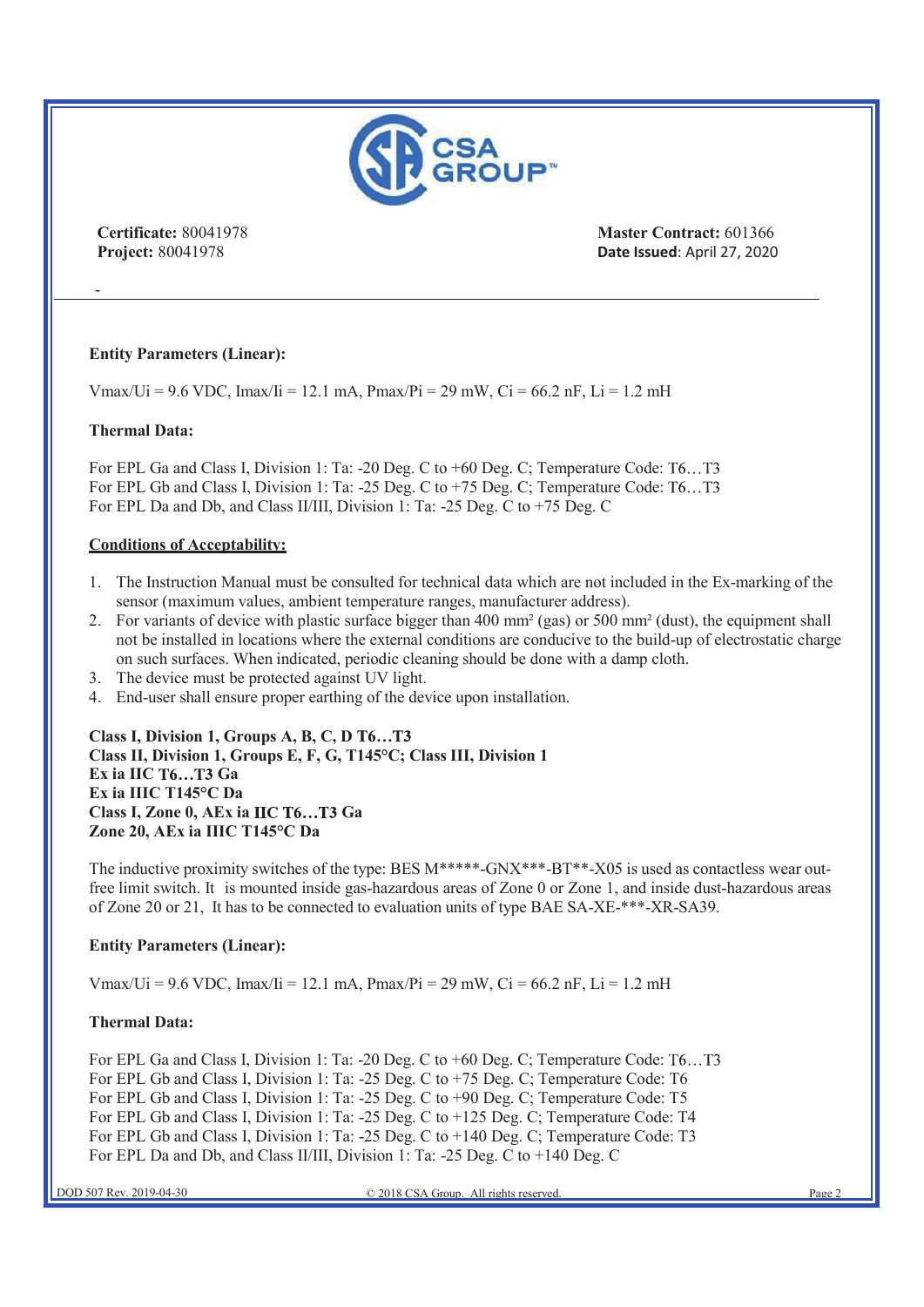

-

**Certificate:** 80041978 **Master Contract:** 601366 **Project:** 80041978 **Date Issued: April 27, 2020** 

#### **Conditions of Acceptability:**

- 1. The Instruction Manual must be consulted for technical data which are not included in the Ex-marking of the sensor (maximum values, ambient temperature ranges, manufacturer address).
- 2. For variants of device with plastic surface bigger than 400 mm² (gas) or 500 mm² (dust), the equipment shall not be installed in locations where the external conditions are conducive to the build-up of electrostatic charge on such surfaces. When indicated, periodic cleaning should be done with a damp cloth.
- 3. The device must be protected against UV light.
- 4. End-user shall ensure proper earthing of the device upon installation.

**Class I, Division 1, Groups A, B, C, D Class II, Division 1, Groups E, F, G, T65°C; Class III, Division 1 Ex ia IIC T6...T3 Ga Ex ia IIIC T65°C Da Class I, Zone 0, AEx ia IIC T6...T3 Ga Zone 20, AEx ia IIIC T65°C Da**

The inductive proximity switches of the type: BES  $M^{***}$ -GNX\*\*\*-BT\*\*-X03 is used as contactless wear outfree limit switch. It is mounted inside gas-hazardous areas of Zone 0 or Zone 1, and inside dust-hazardous areas of Zone 20 or 21. It has to be connected to evaluation units of type BAE SA-XE-\*\*\*-XR-SA39.

#### **Entity Parameters (Linear):**

Vmax/Ui = 9.6 VDC, Imax/Ii = 12.1 mA, Pmax/Pi = 29 mW, Ci = 66.2 nF, Li = 1.2 mH

#### **Thermal Data:**

For EPL Ga and Class I, Division 1: Ta: -20 Deg. C to +60 Deg. C; Temperature Code: T6...T3 For EPL Gb and Class I, Division 1: Ta: -60 Deg. C to +60 Deg. C; Temperature Code: T6...T3 For EPL Da and Db, and Class II/III, Division 1: Ta: -60 Deg. C to +60 Deg. C

#### **Conditions of Acceptability:**

- 1. The Instruction Manual must be consulted for technical data which are not included in the Ex-marking of the sensor (maximum values, ambient temperature ranges, manufacturer address).
- 2. For variants of device with plastic surface bigger than 400 mm² (gas) or 500 mm² (dust), the equipment shall not be installed in locations where the external conditions are conducive to the build-up of electrostatic charge on such surfaces. When indicated, periodic cleaning should be done with a damp cloth.
- 3. The device must be protected against UV light.
- 4. End-user shall ensure proper earthing of the device upon installation.